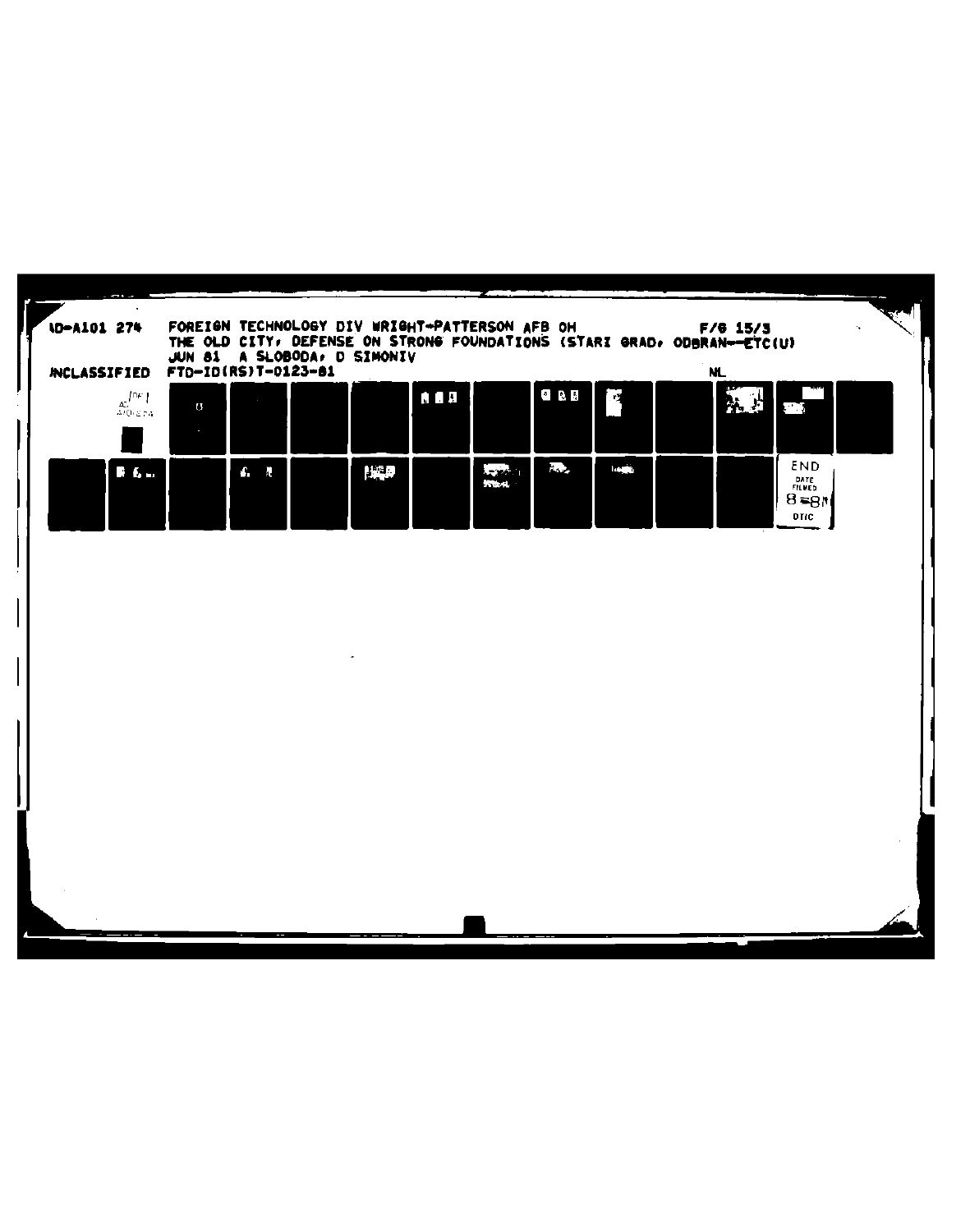$FTD-ID(RS)T-0123-81$ 

# $\blacktriangledown$ AD A 1 0 1 2 7

## **FOREIGN TECHNOLOGY DIVISION**



### THE OLD CITY, DEFENSE ON STRONG FOUNDATIONS

by

A. Sloboda and D. Simoniv

**DTIC** FILE COPY

**L A M.** .



 $\Delta$ pproved for public reliese; A distribution unlimited.

**DTIC**

**JUL 1 3 1981** 

**F**

**DTIC** 

13 060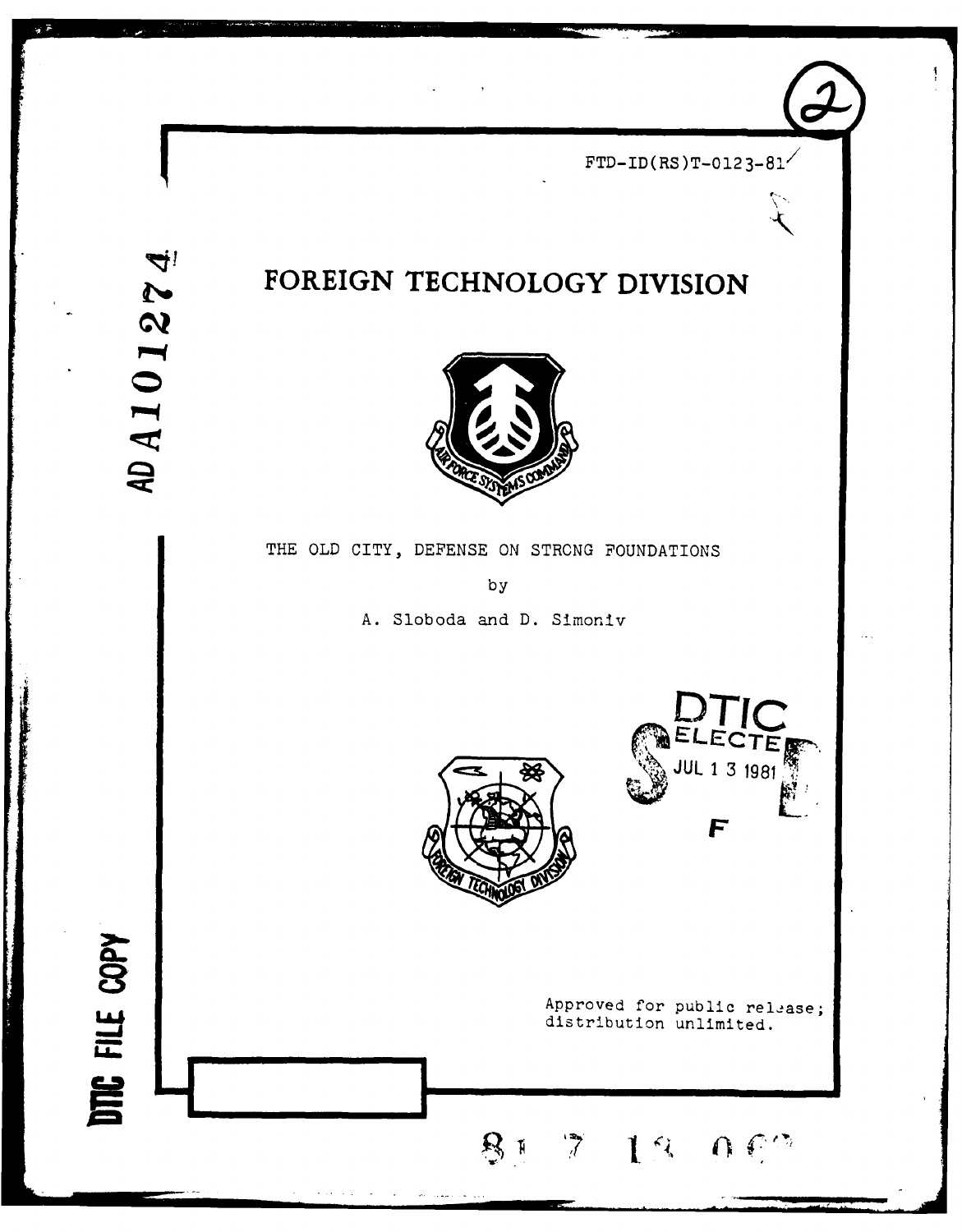FTD-ID(RS)T-012 3-81

Teme **ij** im~a) **EDITED TRANSLAT '~** */* ".... . .t  $FTD-ID(RS)T-0123-81$   $\sim$  12 June **81**  $\chi$  MICROFICHE NR: FTD-C-81-00540 THE OLD CITY, DEFENSE ON STRONG FOUNDATIONS By:  $\sqrt{A}$ . Sloboda and D. Simoniv,  $\overline{AP}$   $\overline{E}$   $\overline{E}$   $\overline{E}$   $\overline{E}$   $\overline{E}$   $\overline{E}$   $\overline{E}$   $\overline{E}$   $\overline{E}$   $\overline{E}$   $\overline{E}$   $\overline{E}$   $\overline{E}$   $\overline{E}$   $\overline{E}$   $\overline{E}$   $\overline{E}$   $\overline{E}$   $\overline{E}$   $\overline{E}$   $\overline{E}$   $\overline{E}$   $\overline{E}$   $\overline{$ **Front \*\*\* 4364 \*\* 043(1160), FF**<br>October 1980, pp 016-19 /// Country of origin (Yugoslavia) Translated by: F33657-78-D-0619 Requester: USAMICON/DRSMI-YDL Approved for public release; distribution  $\left\{\begin{array}{ccc} \bullet & \bullet & \bullet \\ \bullet & \bullet & \bullet & \bullet \end{array}\right\}$ 

**THIS TRANSLATION IS A RENDITION OF THE ORIGI. N4AL FOREIGN TEXT WITHOUT ANY ANALYTICAL OR EDITORIAL COMMENT. STATEMENTS OR THEORIES PREPARED BY: ADVOCATED OR IMPLIED ARE THOSE OF THE SOURCE** AND DO NOT NECESSARILY REFLECT THE POSITION **TRANSLATION DIVISION**<br>OR OPINION OF THE FOREIGN TECHNOLOGY DI- FOREIGN TECHNOLOGY DIVISION OR OPINION OF THE FOREIGN TECHNOLOGY DI-**VISION. WP.AFB. OHIO.**

**TRANSLATION DIVISION** 

FTD-ID(RS)T-0123-81

Date 12 Jun 19 81

 $1412000$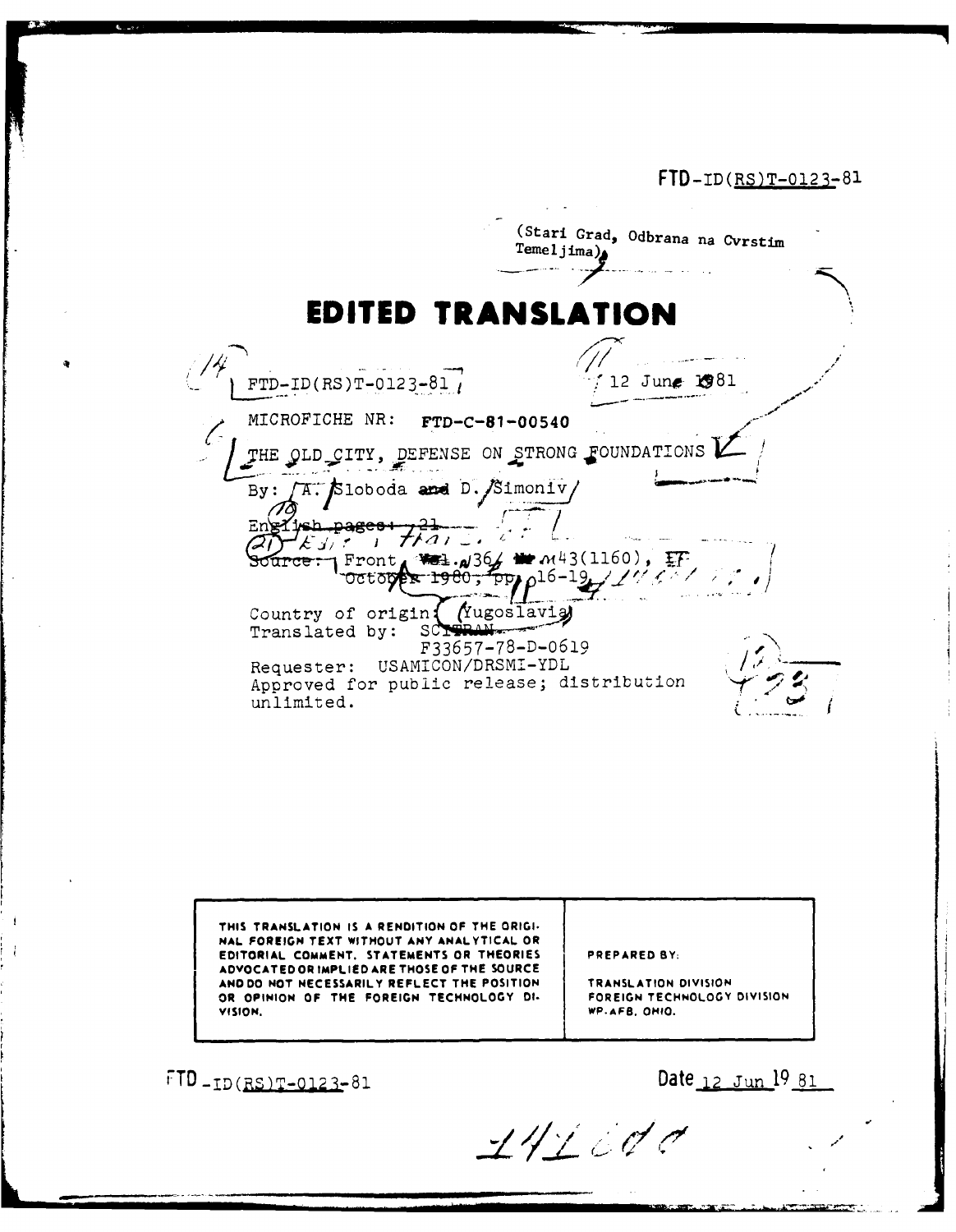THE OLD CITY, **DEFENSE ON STRONG FOUNDATIONS**

Stari grad, odbrana na cvrstim temeljima

**A.** Sloboda arnd **D.** Simoriiv

Front, Vol. **36,** No. 43, **1980**



lista di

j.  $\frac{1}{2}$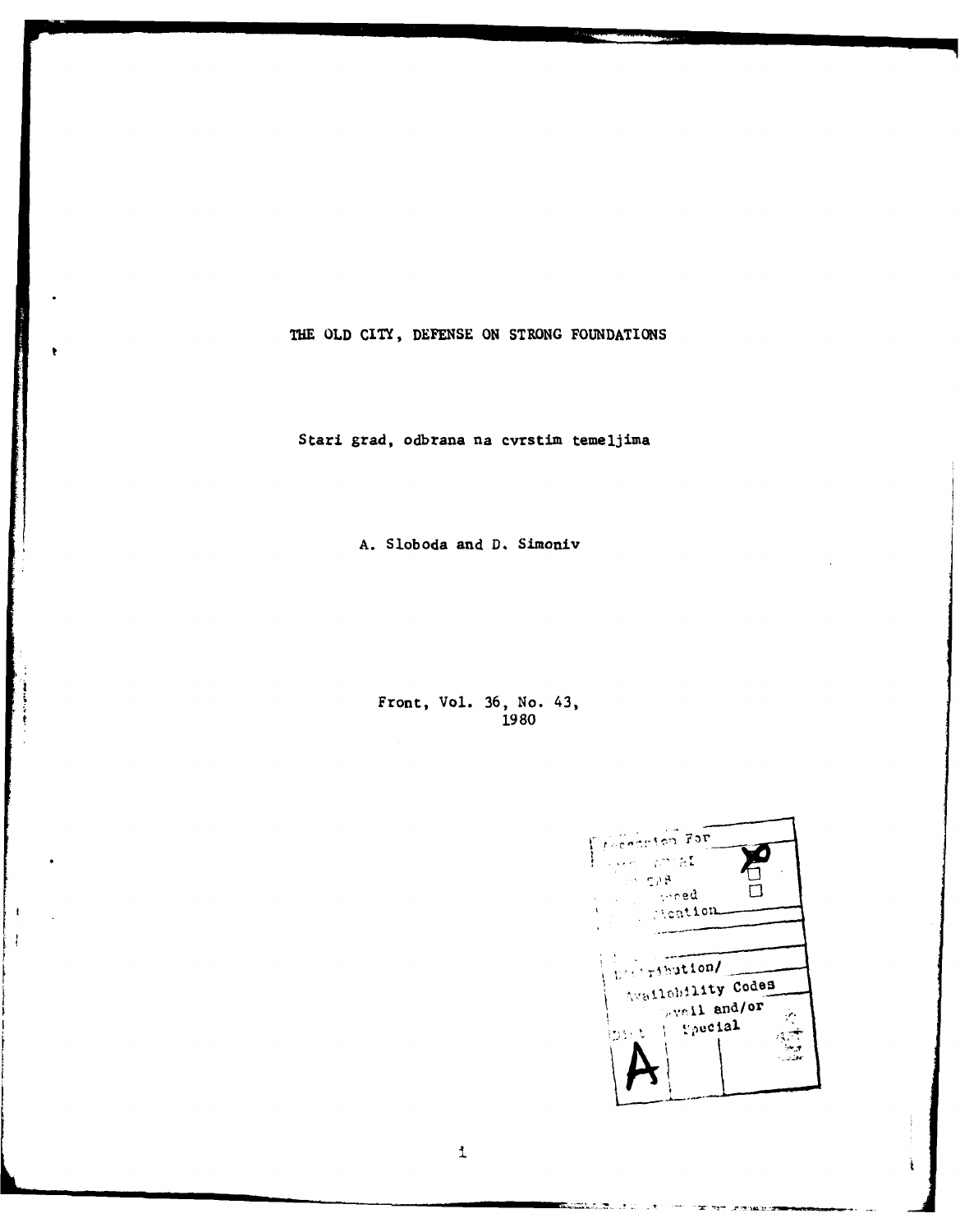Last year the **Old** City in Belgrade was the most successful representative of the concept of nationwide defense in the Federal Republic of Serbia and was awarded the Great Medal of the **JNA** [Yugoslav National Army] as a symbol of merit.

The **Old** City is an extraordinary community in many ways. For example, it includes the Kalemegdan Fortress, the site of great battles for freedom and the witness of superhuman devotion and courage in the defenders of the city. The modern generation is also steeped in these traditions. Therefore this community reaches back to the oldest part of Belgrade. It is located in a small area, less than **7** square kilometers, almost one-third of which is covered **by** the Danube and Sava rivers. It is also remarkable that **83,000** inhabitants live and **130,000** employees work in this area. During the day approximately **300,000** to **350,000** people are within the area of the community. This is understandable when it is realized that various organs and organizations of interest to the Federal Republic are located here in the city. Large numbers of goods **of** every kind and almost all the treasures, financial and other properties of all banks, are located here. There are **10** colleges with more than **15,000** students, **13** secondary schools with **10,000** students, **8** elementary schools with **5,000** pupils, **11** museums, 2 galleries, **3** theaters, 2 libraries and **11** movies with **100,000** seats. It also includes the Urban and Republic Parliaments, the Tanjug [New Yugoslav Telegraph Agency], the departments of "War" and "Politics", Radio Yugoslavia and Radio Belgrade. In addition there are the Yugoslav Trade Union Congress, the Social Bookkeeping Service, the Chamber of Commerce of the **SFRJ** [Social Federal Republic of Yugoslavia] and other buildings of special social significance. These facts give testimony to the exceptional nature of the **Old** City, but there are also many more.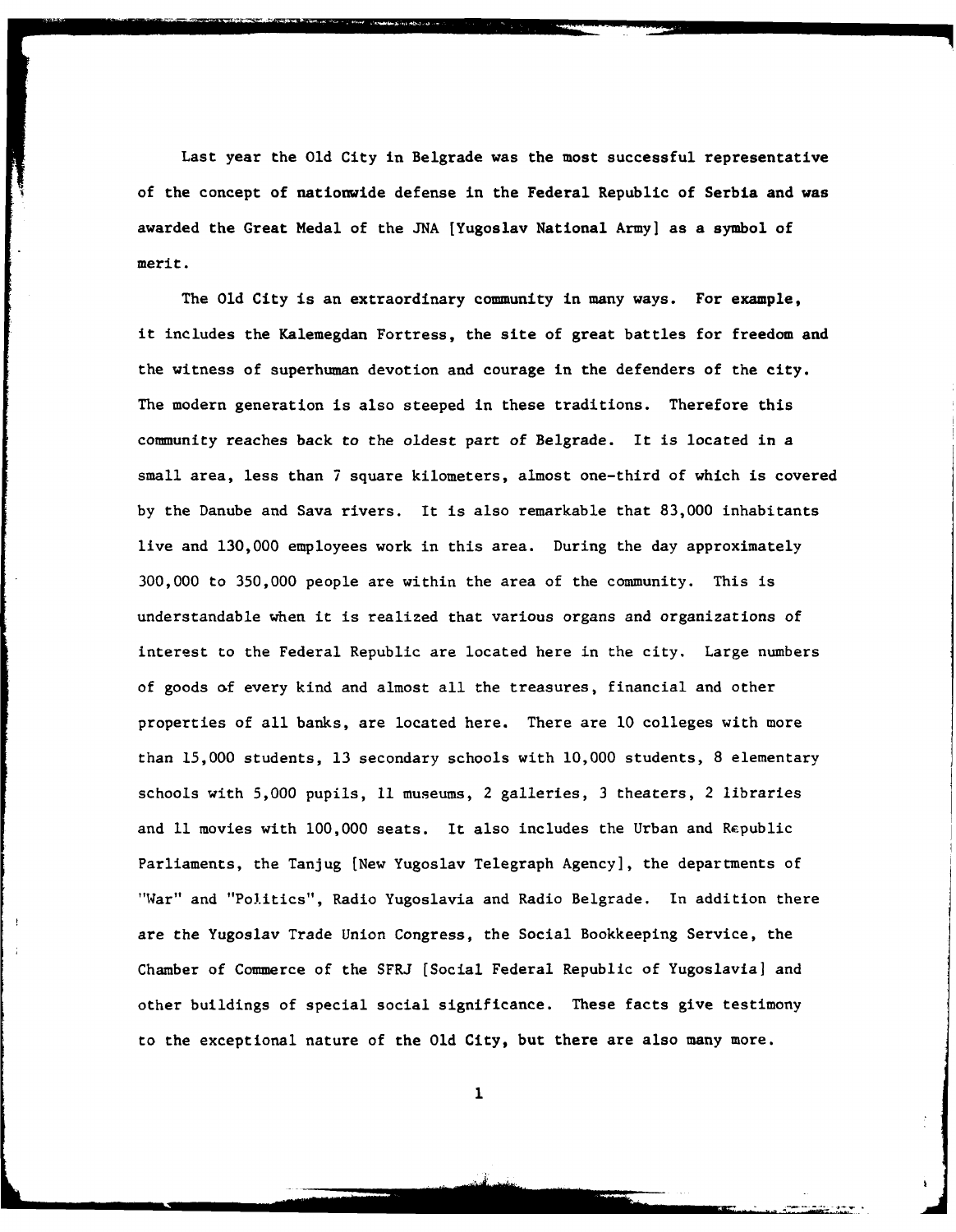

Vitomir Ivkovic, Dragoje Tesic, Radmila Zoric,





"Smederevka" ONO Committee Deputy Secretary General Director Chairman of Local "Dunav" Associations of Basic SK Organizations

 $\lambda$ 

The community is divided into 16 local units, embracing 974 basic social work organizations, working associations and working organizations, 116 agencies, and 800 independent craft shops. 33,000 families live in 25,000 apartments. More than half of the apartments were cor tructed before World War I. The district has 136 streets with 70 kilometers of road network. It also includes important traffic junctions for water, highway and railroad traffic. Many kilometers of water and sewage lines run beneath the ground. All of these also have a defense importance. The district also has 3.6 kilometers of river shoreline along the Belgrade harbor basin, wharves for river traffic on the Sava River and for freight on the Danube with 2 border crossings. Last year 416 passenger ships, 106 yachts and motorboats with more than 60,000 foreigners and approximately 110,000 domestic passengers passed through the passenger piers on the Sava River. Some 4,890 freight ships and other water vehicles with more than 58,000 sailors passed through the Danube border crossing.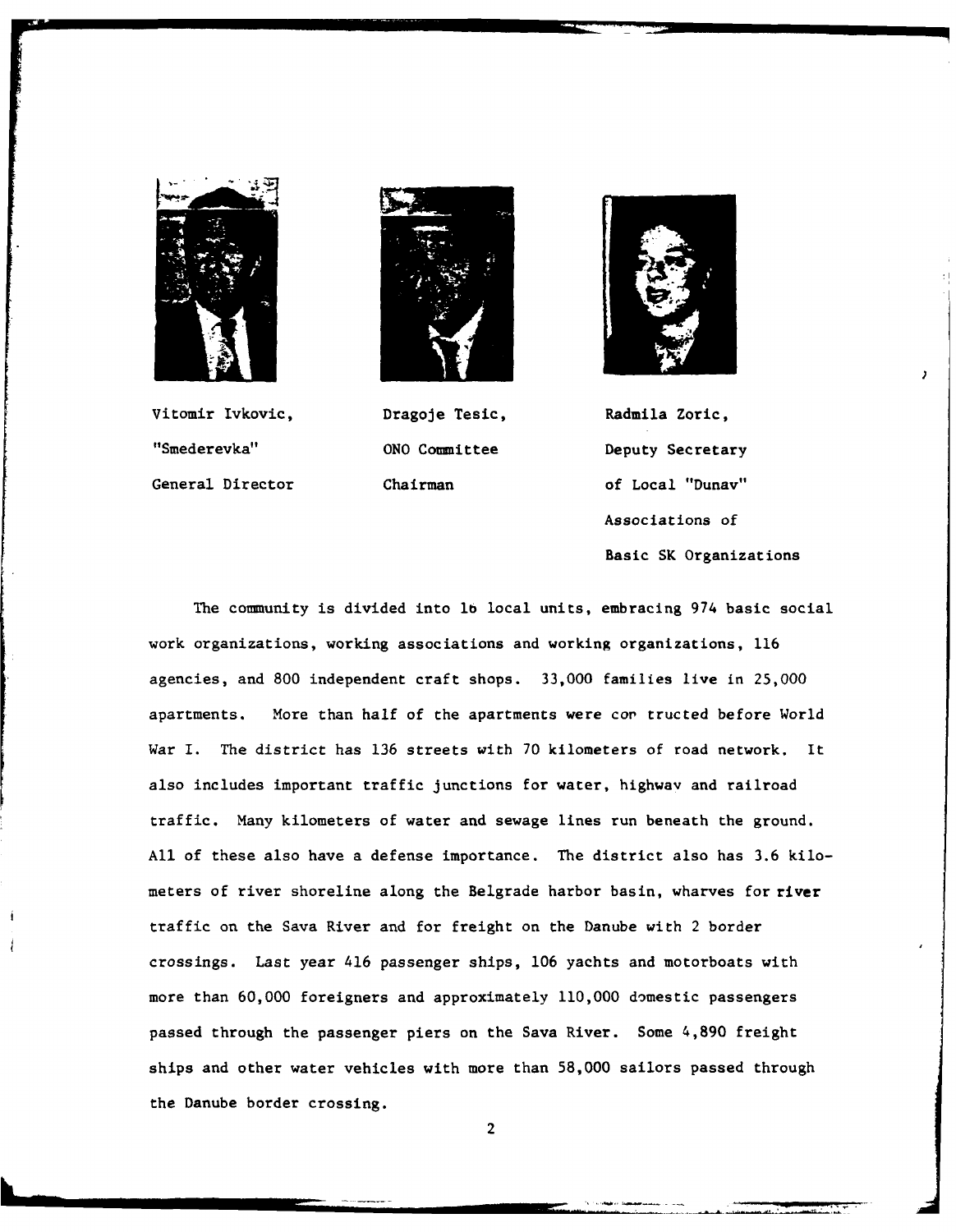Therefore the **Old** City community is the business, economic and cultural center of the city and of large sociopolitical associations. The greatest part of the combined foreign and domestic market work is located here, along with restaurants and hotels, civic engineering, roadbuilding, newspaper and publishing activities, and educational, cultural and scientific institutes. The total income of the community amounts to 14.8% of the total income of Serbia.

#### Defense perparations joint task

Accomplishment of the tasks in the area of national defense in the community developed under complex conditions of economic life, continued construction and intensification of individual socioeconomic relations. The working people and citizens, as advocates of defense preparation, accomplished great tasks last year in the area of national defense, the most essential of which were: drafting, polishing, up-dating and consolidating defense plans; formation of a committee for nation-wide defense and social self-defense; training basic social work organizations and working associations for work in wartime; implementing a system of mobilizing and processing territorial defense and civil defense; and developing a system of observation, information, reporting and alerting.

In performing these tasks, the Urban Parliament and its organs, social work organizations, working local and independent interested associations, and sociopolitical and social organizations adopted further socialization of nation-wide defense as a priority. Proper mass, organizational, expert, material, propaganda and political preparations with the active participation of hundreds of thousands of working people and citizens and with independent power to solve questions in the area of national defense and direct preparation for defense and protection created favorable conditions for efficient defense and protection and for successful functioning of the sociopolitical system in time of war.

 $\overline{\mathbf{3}}$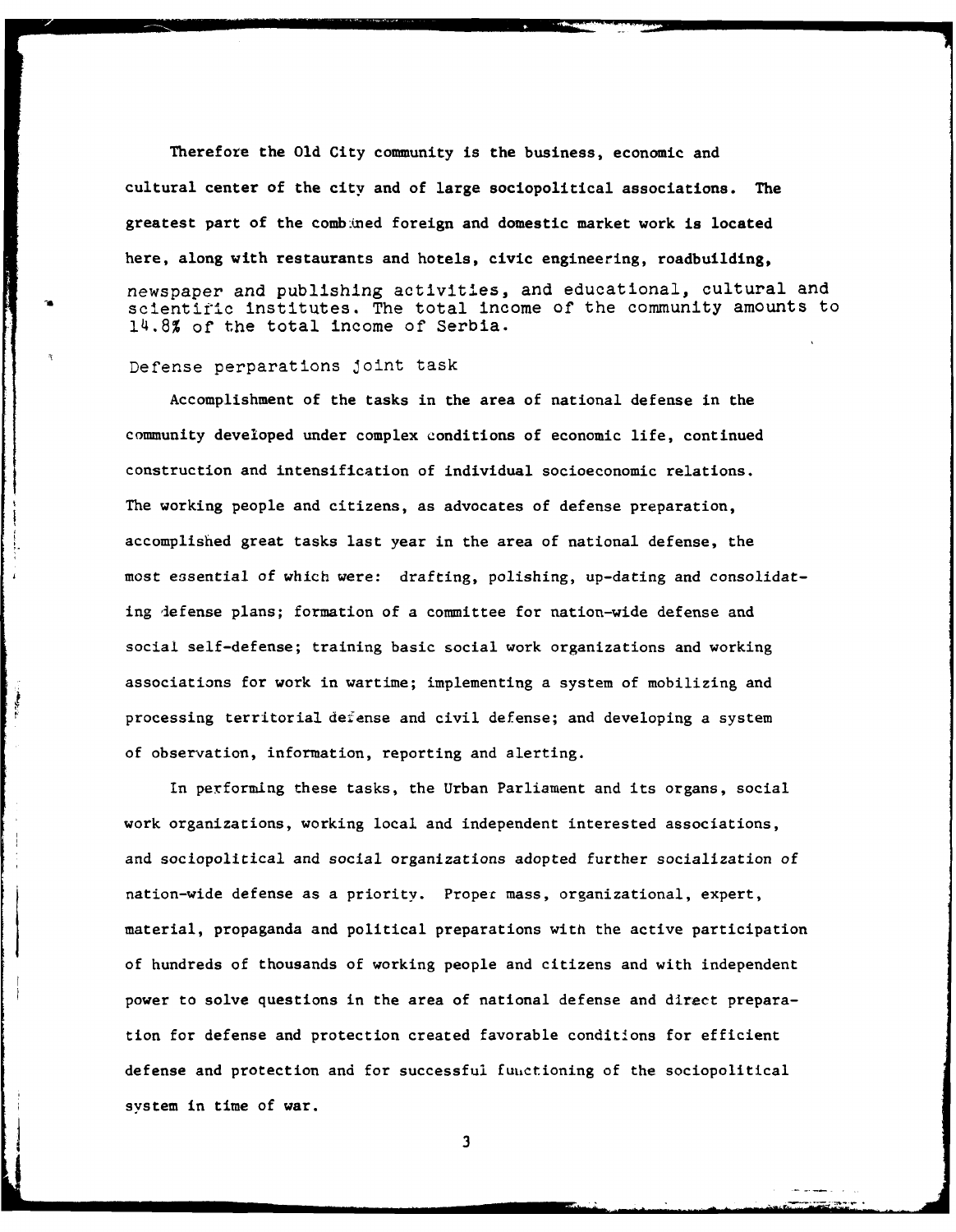





Zoran Dragoj,  $Marko$  Zalad,  $Petar$  Maric, Activist in Local Secretary of General Director "Dunav" Association "Daka-mont" of "David Pajic"

Basic SK Organization

The Urban Parliament and its organs intensified all of their activity in the area of national defense and directed it toward further development of the defense system. They inspected its program subject matter, consolidated policy and followed its implementation. The agenda of the Parliament also included questions of making plans to develop national defense, financing the needs of national defense, the state and conduct of measures to organize services for observation, information, reporting and alerting in the community, setting up files and recruiting young people for JNA service, acquiring means of individual and collective RHB protection, collecting and administering aid to civilian victims in Montenegro, etc. The Parliament also approved a number of important decisions, such as: a decision on protection against natural disasters, a decision on work organization in the Urban Parliament organ during wartime, and other solutions concerning cadre training.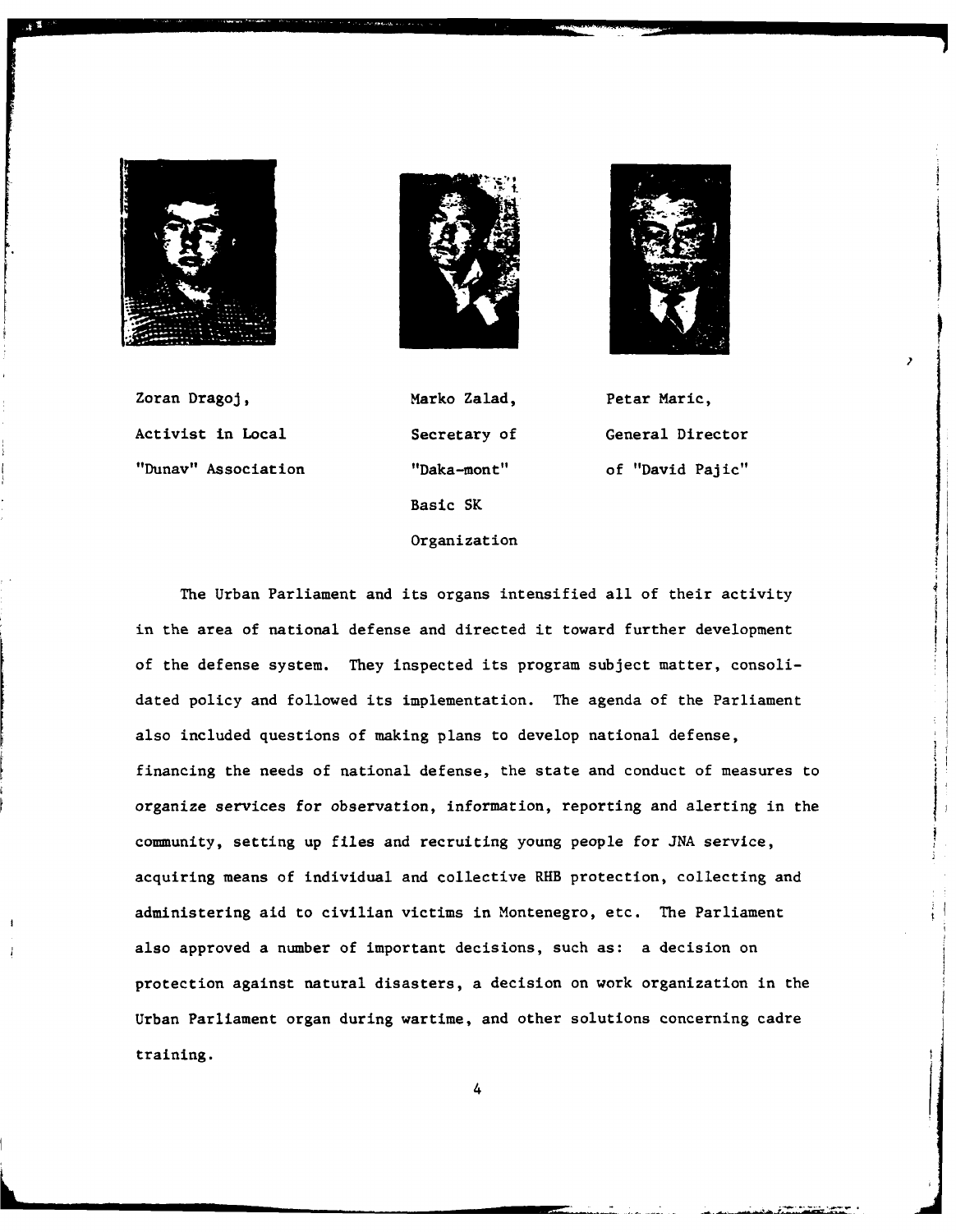

Svetomir Cakarevic, ONO Committee Chairman

The Council for National Defense constantly monitored and evaluated the level of development of defense preparation, directed and coordinated the activities of each national defense component in every structure of the community and, in accord with the tougher policy, implemented suitable measures to promote the defense system. In short the Council involved itself in all questions important for defense training, from the work program to the methods and conditions of promoting the rights and duties of citizens in national defense organs. The members of the Council participated in monitoring mobilization and other drills of territorial and civil defense units, as well as other practical activity in the area of national defense, where they became directly acquainted with the state of preparation for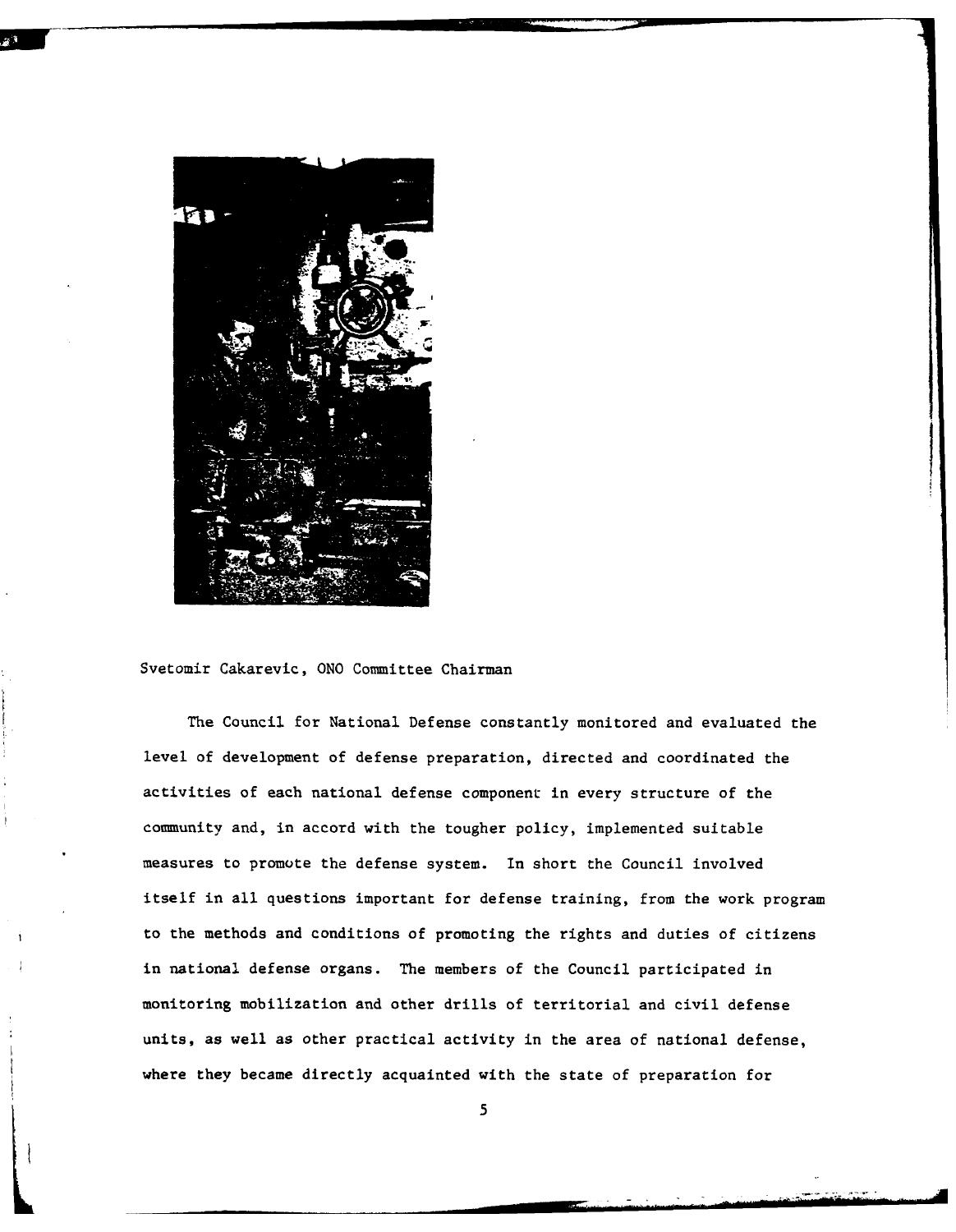defense and offered expert advice. The successful work of the Council was also aided **by** the commiss ions which completely monitored and evaluated the state of individual components of national defense.

The Executive Council of the Urban Parliament directed and coordinated the work of the administrative organs, the specialized services and special urban organs for the purpose of consolidating the policy and consistent implementation of tasks in the area of national defense.

**All** planning tasks were accomplished, thanks to the unified involvement of all urban agencies. Mobilization and recruiting operations were promoted. Informing delegations, delegates,and working people and citizens contributed to a mass inclusion of all citizens in defense preparation. Economic preparations for work in time of war were coordinated with the newest Federal and Republic instructions. Preparations of local units for work during wartime were developed under conditions of further strengthening of the delegate system and all independent relationships. Independent and interested units made visible progress in preparations for defense.

This was the condition at the end of **1979.** However, almost a year had passed since then, and the citizens of the **Old** City were never satisfied with their achievements. **By** means of their united work they had built a defense system and, since the beginning of the 1970's, have consistently made progress. As a result of this work they earned a number of awards, including the Outstanding Republic Medal in **1976,** the Medal of the Parliament Executive Committee in **1977** for security and self-defense, and the Great **JNA** Medal in **1979** for comprehensive results in defense training. This year they made progress in planning.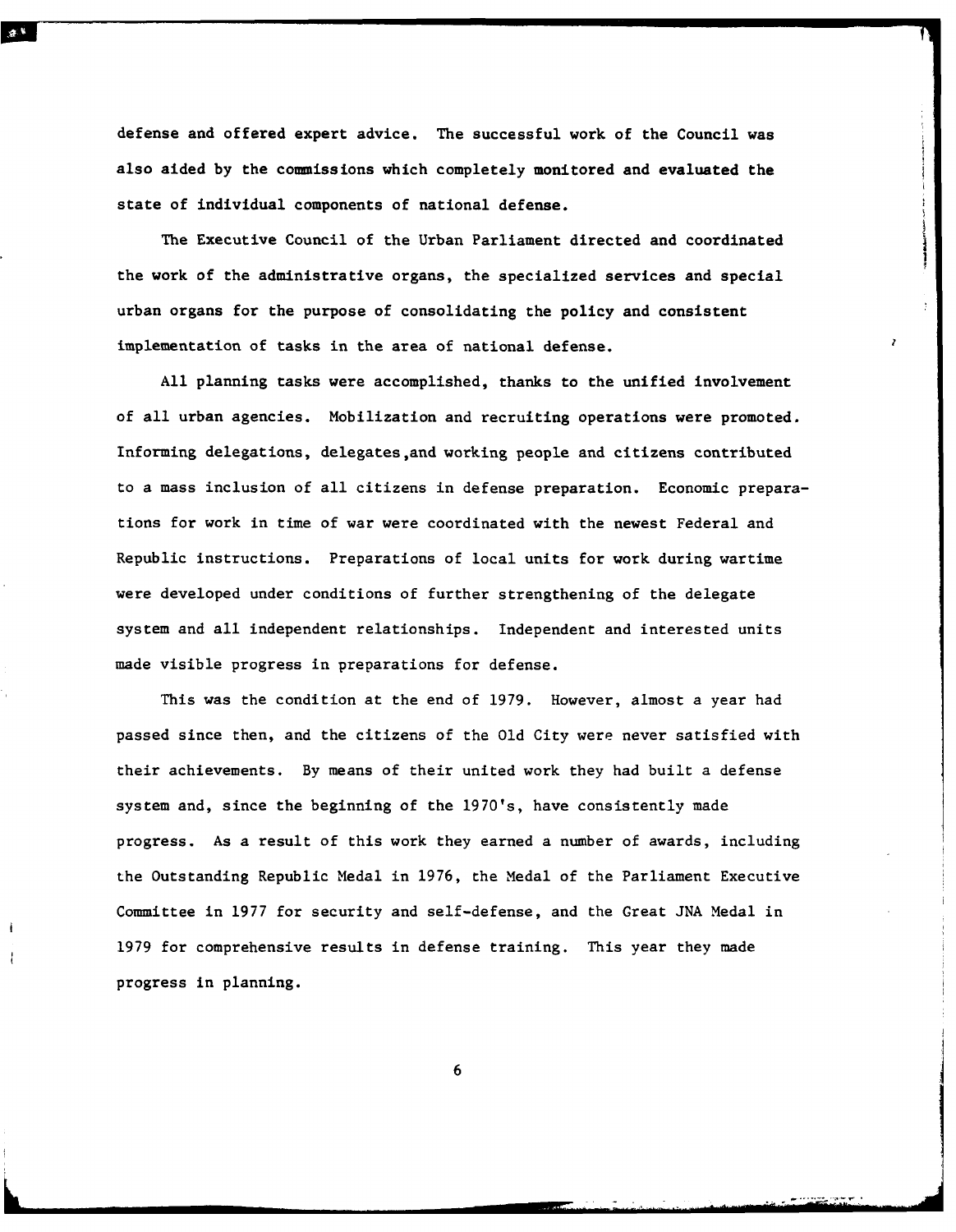

Members of the "David Pajic" Civil Defense Unit were given high credit for good military training.

#### Territorial Defense Doubles

Forces have been doubled in territorial defense. The units were inspected last year, and the inspection produced a high evaluation for training,equipment and armament (all have modern arms). Nevertheless it was demonstrated that a great deal can still be done to strengthen them, especially through the formation of new independent units in smaller social work organizations. Today there are already 339 new ones of different sizes. This includes a large number of women (approximately 9%), who have expressed a willingness to enter the territorial defense system. The newly formed units have already received training with their own resources.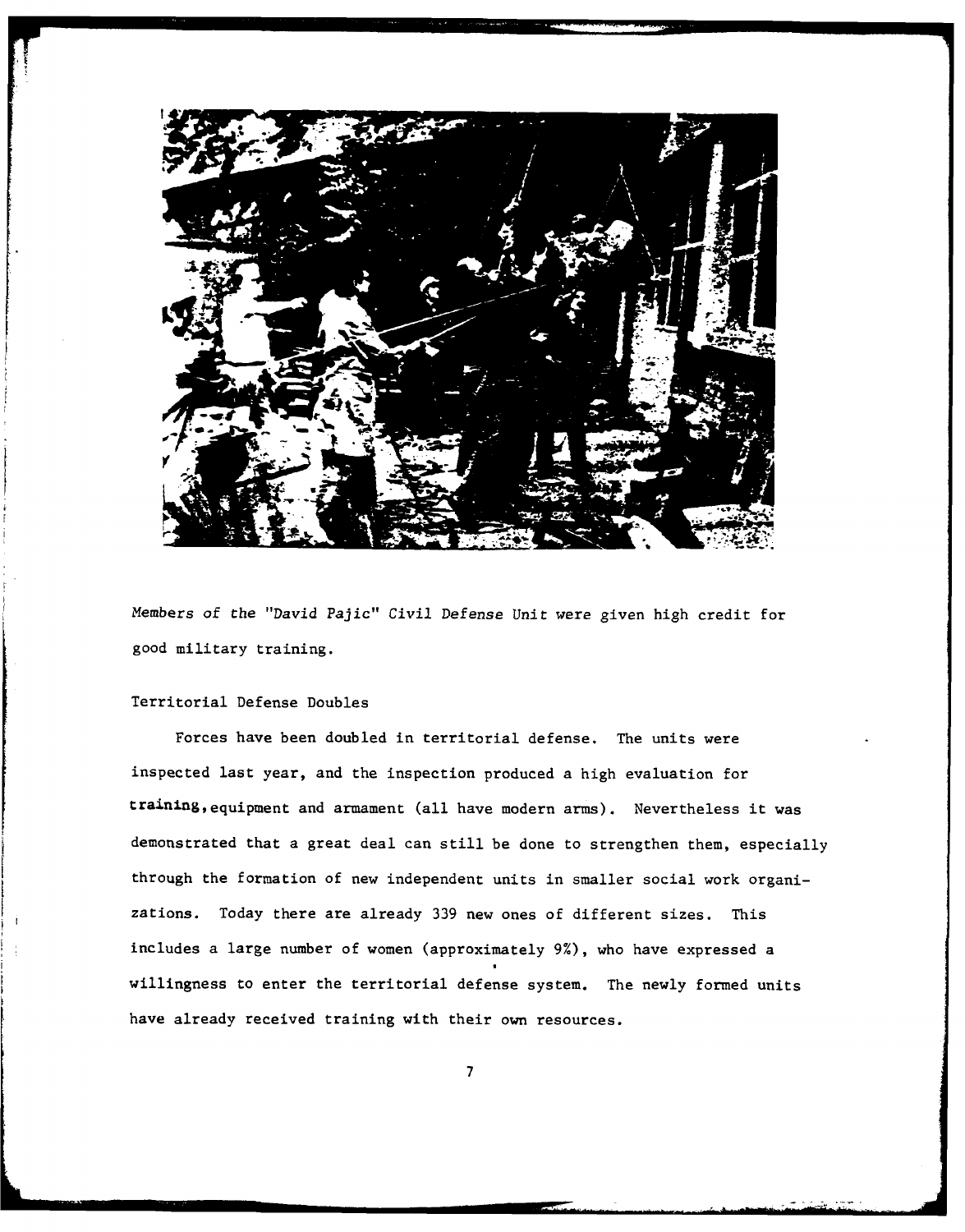



At one of the drills of a civil defense unit.

In the units a great deal of attention is devoted to the chief cadres, from their selection to expert military improvement. Added to this is the fact that all leaders have completed certain **JNA** schools and courses, that **97%** of them are communists and that approximately **75%** have gone through the **JNA** school center after serving their year of military service. En addition to this the Community Territorial Defense Staff regularly certifies instruction with the commanders of the basic units. Thus they are prepared for a qualitative evaluation of service. The service response is outstanding, an average of about **95%. All** units formed **by** the beginning of this year have gone through various drills **(3** to **5** days), have fired with sidearms, have gone through one-day training and have had mobilization drills. Training is conducted on Saturday and Sunday, which appears reasonable, but requires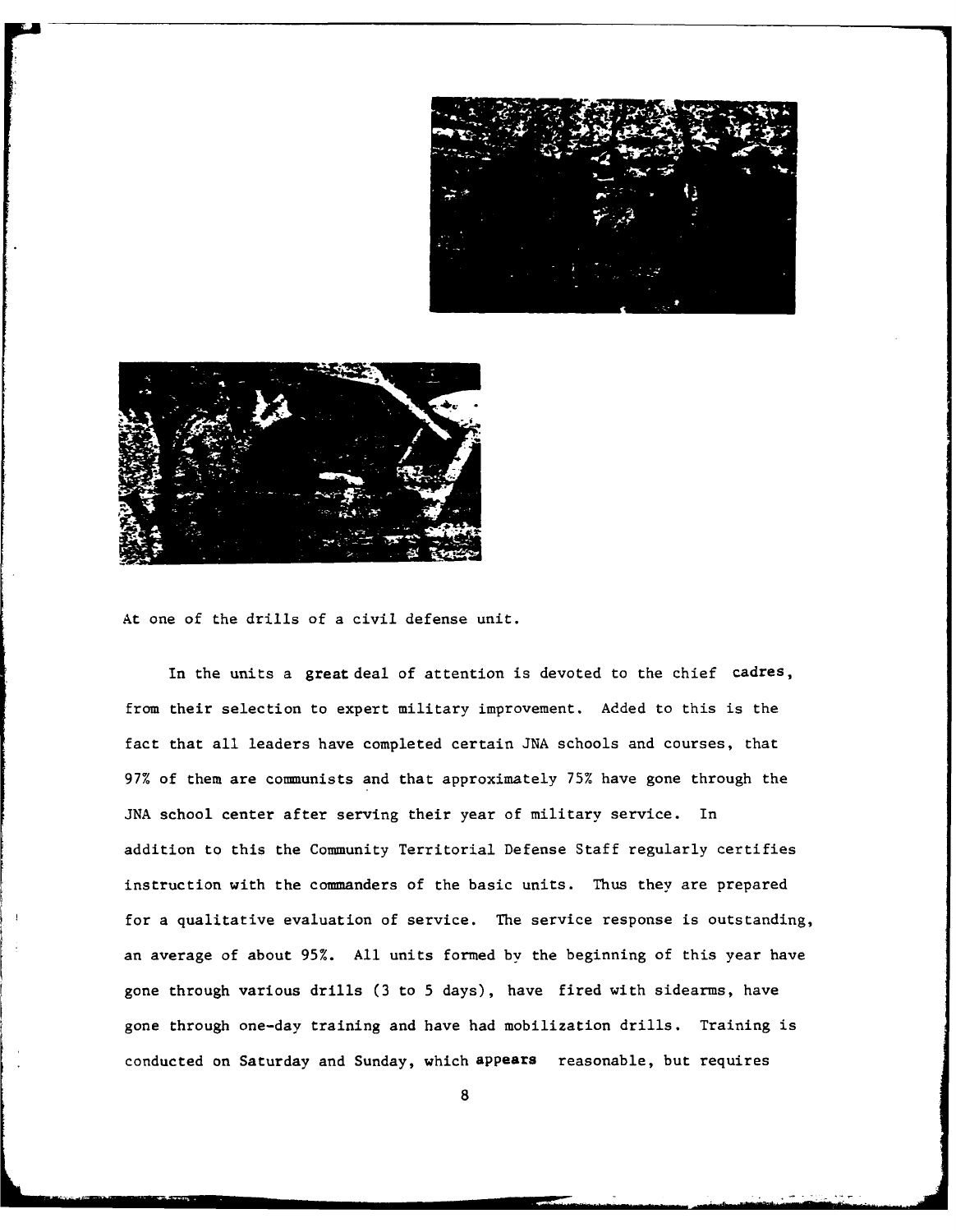intensified efforts, especially from the staffs. Still the people are willing and regard this as a normal obligation. **All** units have developed mobilization plans, and tests have shown that the units can gather in from **6** to 12 hours, but also that this time can be reduced to **3** to **7** hours.

We have already said that the units are equipped with modern arms. The great understanding of those employed in social work, who do not stint their resources, contributesmost to this fact. They have contributed almost half of the money allotted to territorial defense, and even more in the National Five-Year Plan. More territorial defense units are anticipated, and consolidation of the newly formed units, the formation of new units in local ones, more equipment and more quality military training have been organized.

#### Civil Defense Priority

As early as 4 years ago the Urban Parliament concluded that civil defense should be a priority mission in all organs, organizations and units within the community. The area now has **153** civil defense staffs and 1,120 representatives, while the units include more than **25,000** enlistees, **11,000** of them women. This very year more than **11,000** civil defense enlistees have participated in drills, with 7,400 in inspections and **100** teams in competition. Fire protection, with consideration of the specific nature of some developments, has been well organized, and there are now more than 1,300 enlistees in firefighting units.

Regardless of high awards for results, various shortcomings were demon strated in units at the end of last year. For this reason this year activity has been devoted to up-dating files, mass training of the populace in selfprotection, equipment for fire-fighting units, etc. Thus, of 6,300 enlistees registered for **6** months training, more than **5,000** completed it. More than **300** commanders of civil defense units from social work organizations were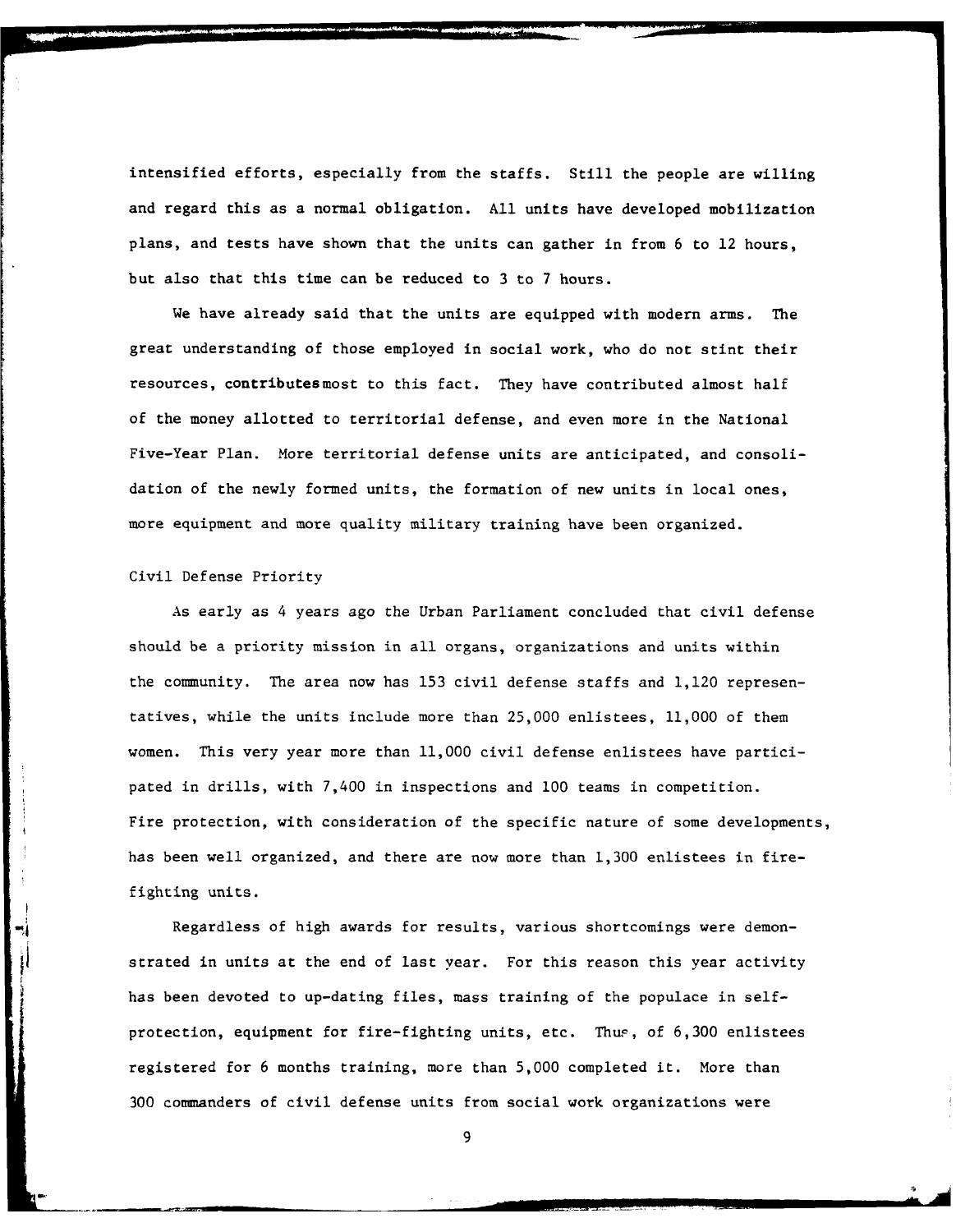trained in an especially organized course, and they are now capable of conducting complete training for the units which they command. In connection with the Federal Center for Civil Defense, the Community Secretariat for National Defense has organized complete training of the community staffs and a certain number of members of civil defense staffs from social work organizations and local units, after reducing the program from **35** hours.

This year on the community level, more and more different drills and inspections have been held in social work organizations and local units. The drills have involved 314 civil defense units with approximately **6,000** members and more than 38,000 workers and citizens. Training has included the cleanup of consequences of military destruction in business, residential and other buildings, testing mobilization readiness and the implementation of alert measures. At the "Kosmaj **80"** demonstration drill, conducted within the territory of **5** local units, in addition to the community civil defense detachments, the municipal "Neimar" combined detachment and local units, participants included **213** social work organizations and working units with components of national defense and joint self-defense units, independent craftsmen, police militia, the Health Center, the national technician clubs, etc. Limited evacuation was carried out, business and residential buildings within the territory of the **5** local units were blacked out, temporary shelters were established, etc.

Evaluation was also made of the successfully conducted activity of the staffs and civil defense units according to numbers, quality, discipline, persistence and responsibility of the participants, making a special contribution to the total organization and equipment of the community for defense and protection. However, nevertheless, at the end of this year the social work organizations, the local units and the community organs were continuing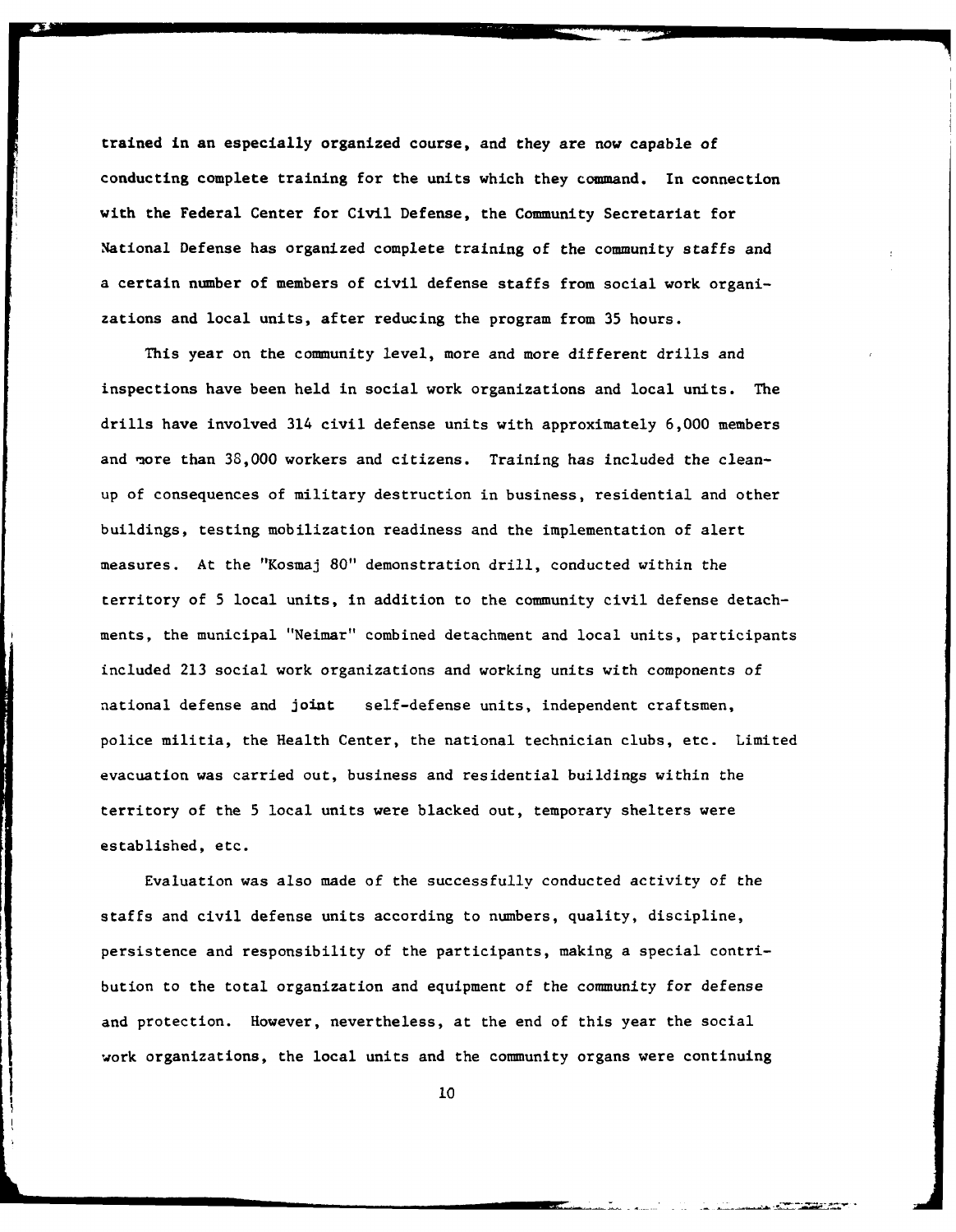

Secretariat for The Community Staff Staff for Civil National Defense **for Territorial** Defense





Dojcin Moraca, Stevan Trtica, Svetozar Andelic, Defense

Head of Community Commander of Leader of Community

to plan missions within the framework of "Nothing Surprises Us", so as to provide complete realization of the program of activity.

#### Sociopolitical Organization Contribution

**820** basic **SKJ** [expansion unknown] organizations with **35,000** communists work in the community. They work in every system in the community, but the role of the Communist League in defense preparations cannot be distinguished separately. Thus, communists are in the secretariat, in staffs, committees, workers' unions, local organizations and various working bodies, and in the units of territorial and civil defense of the Community Conference and Committee, their activity is directed toward the preparation of basic **SKJ** organizations for work under wartime conditions, with the emphasis on training to prevent and eliminate critical situations. Specialized working groups of communists have visited more than **300** basic social work organizations and helped in producing correct plans for the defensive confrontation and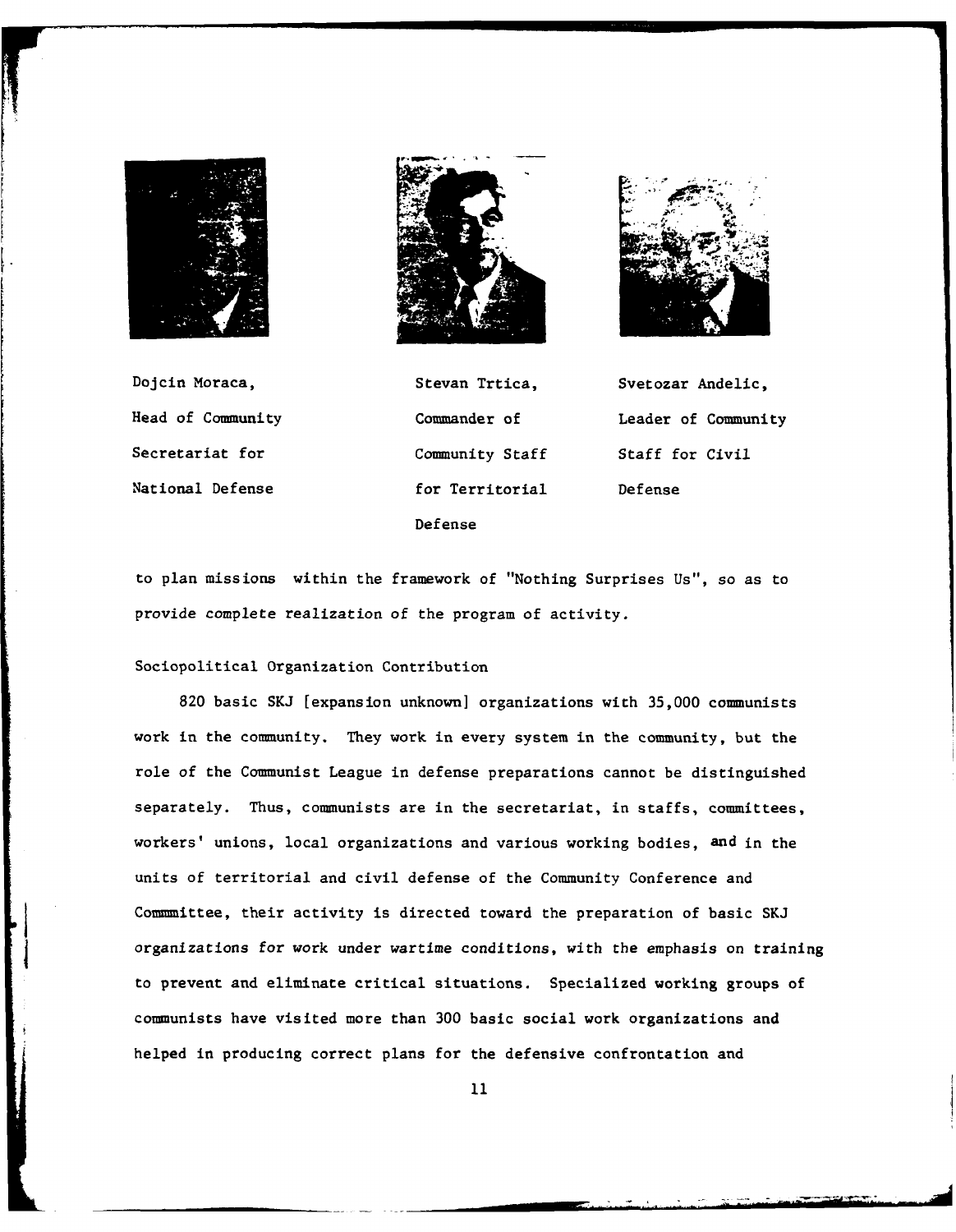elimination of critical situations. This work has contributed to a good knowledge of the political situation in those circles, and conditions have been established to avoid possible hostile action. Worker organizations and local units are capable of eliminating undesirable situations without using extraordinary measures, **by** means of regular independent and social procedures. The party organization has also examined the question of further development of territorial and civil defense units, and especially their personnel base. In the civil defense units every third member is a member of the Yugoslav League of Communists, while every second territorial defense person is a member.

The Socialist Alliance of Working People of Yugoslavia is a well organized front in the community with **16** local units. The branches are formed **by** blocks and regularly participate in action to strengthen the nation-wide defense system. The **Old** City has a large number of participants from the **NOB** [War of Liberation], who represent the real core and driving force of this activity.

Associated organizations have also made significant contributions. **135** organizations and associations work actively. Scouts, radio clubs, divers, the Union of Reserve Officers (nearly **7,500** members), and others, provide trained people, not only for the community but also for the armed forces as a whole.

The young people are classified in **196** basic organizations of the Yugoslav Socialist Youth League. Some **25,000** of the 40,000 young people are organized. They work with the scouts, vacation and sports organizations, the Red Cross and approximately **1,000** national technical clubs. The youth work activity is the most organized form of action, but they can be very quickly collected for any other kind of activity. This is just the reason that they represent the nucleus in the formation of units in cases of natural disasters. The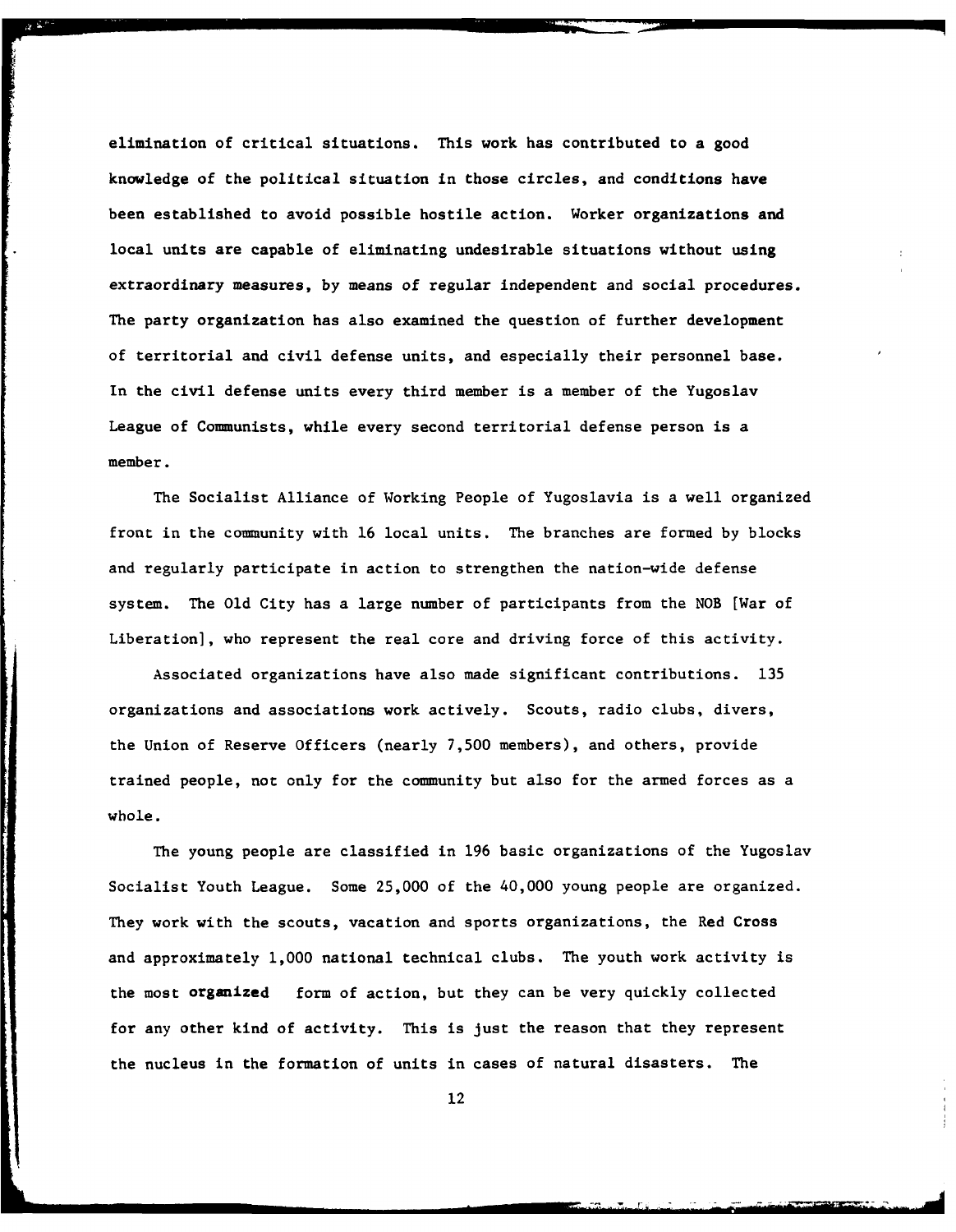



Milutin Peric, Leader of Community Branko Vujicic, Old City Staff for Territorial Defense Urban Parliament Chairman

youth organizations assist the work of 8 pioneer detachments, encompassing 6,500 pioneers.

#### Business and Defense Boom

The "David Pajic Daka", our greatest manufacturer of elevators known abroad, has gone through a path of development characteristic of many of our enterprises. This worker organization, large and valuable today, began in 1947 with the union of several minor private businesses. The old machine and obsolete craft technology of the enterprises had begun with a broad manufacturing program: from razor blades and scales to metal products and elevators. Of **270** employees only a few were mechanics, and the rest were qualified and unqualified laborers, not a single engineer.

The "Daka" developed rapidly with the development of our society. The elevators became its basic product. In the first year **10** elevators were manufactured, while today approximately 1,400 are produced annually. Today the 4 basic social work organizations and the 2 working units have approximately 2,200 employees, of which about **100** are engineers, 600 highly-qualified workers and 400 qualified laborers. Although the work is 69% mechanized,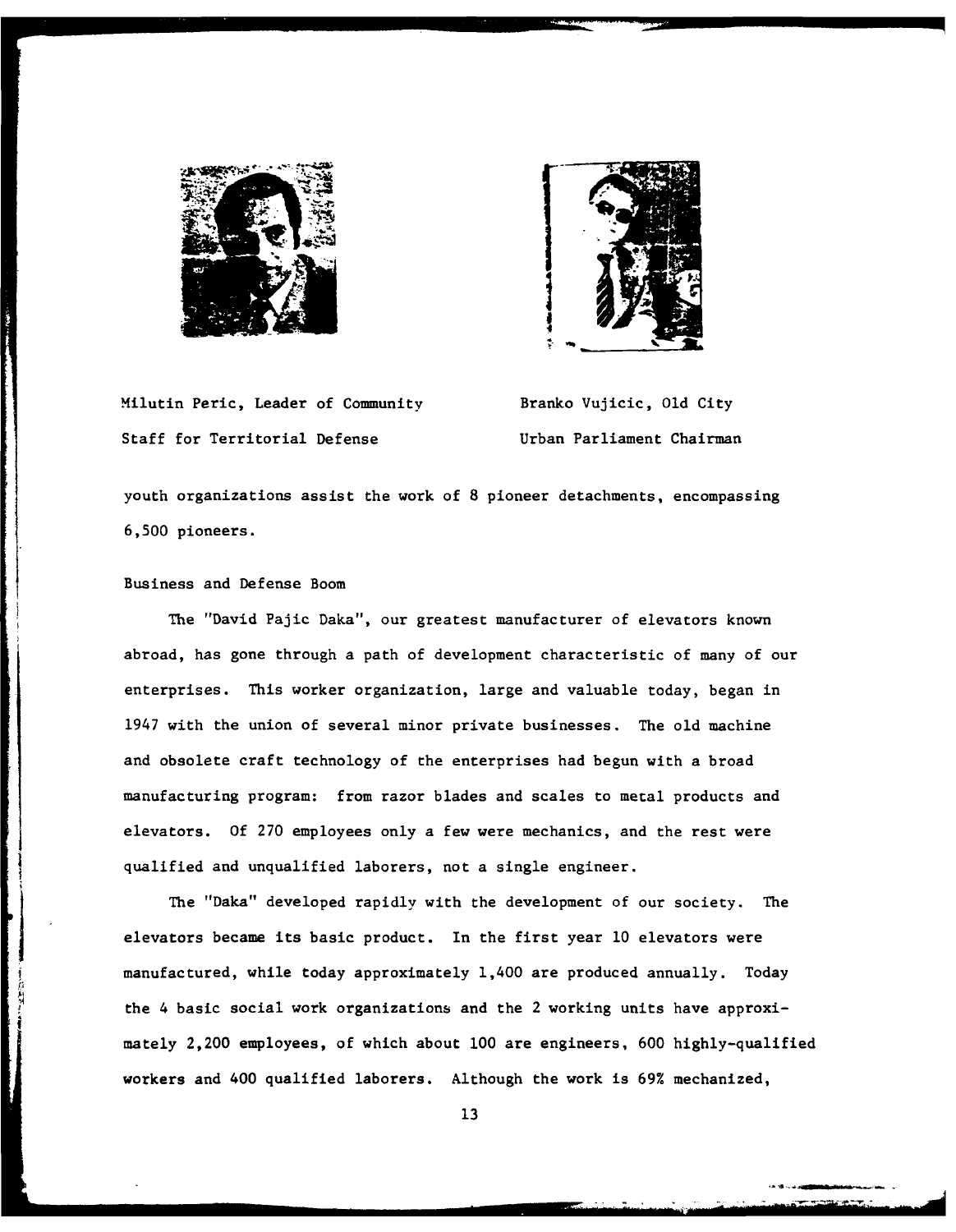Sava Delibasic, the director of the OOUR "Daka-product", has stated that the working people annually produce about **1** billion dinars in profit and earn an average of 8,770 dinars.

Along with their good operation, the workers of "David Pajic" achieve success in training for nation-wide defense and in implementing group selfdefense measures. The employees in this worker organization understand and perform these duties as part of their everyday tasks. According to Tihomir Konstantinovic, a national defense official, their high level of consciousness is likewise demonstrated by the fact that **by** the end of this year they will have spent almost twice as much money to equip their units as was anticipated in the Five-Year Plan. In this way they will manage to have their territorial defense units completely armed and outfitted, while the equipment of some specialized civil defense units will be 97% supplied, especially with technological defense materiel and equipment.

#### From Courier to Director

Filling the units with their human complement has never been a problem, and more have always applied than were needed. There have also been 5 women among the volunteers for territorial defense. There has only been a problem when a unit had to be "rejuvenated" with new registrants, since the older members do not wish to resign. Anyway, according to Ljubomir Marjanovic, a territorial unit leader, they have all been real "doughboys", and about **85%** of them are excellent marksmen. In addition to excellent results in military shooting, those in the "Daka" territorial units have demonstrated a high level of training and responsibility in the missions conducted in tactical and mobilization drills.

Civil defense units have been organized on the level of every worker organization. Since some people have been constantly in service shops outside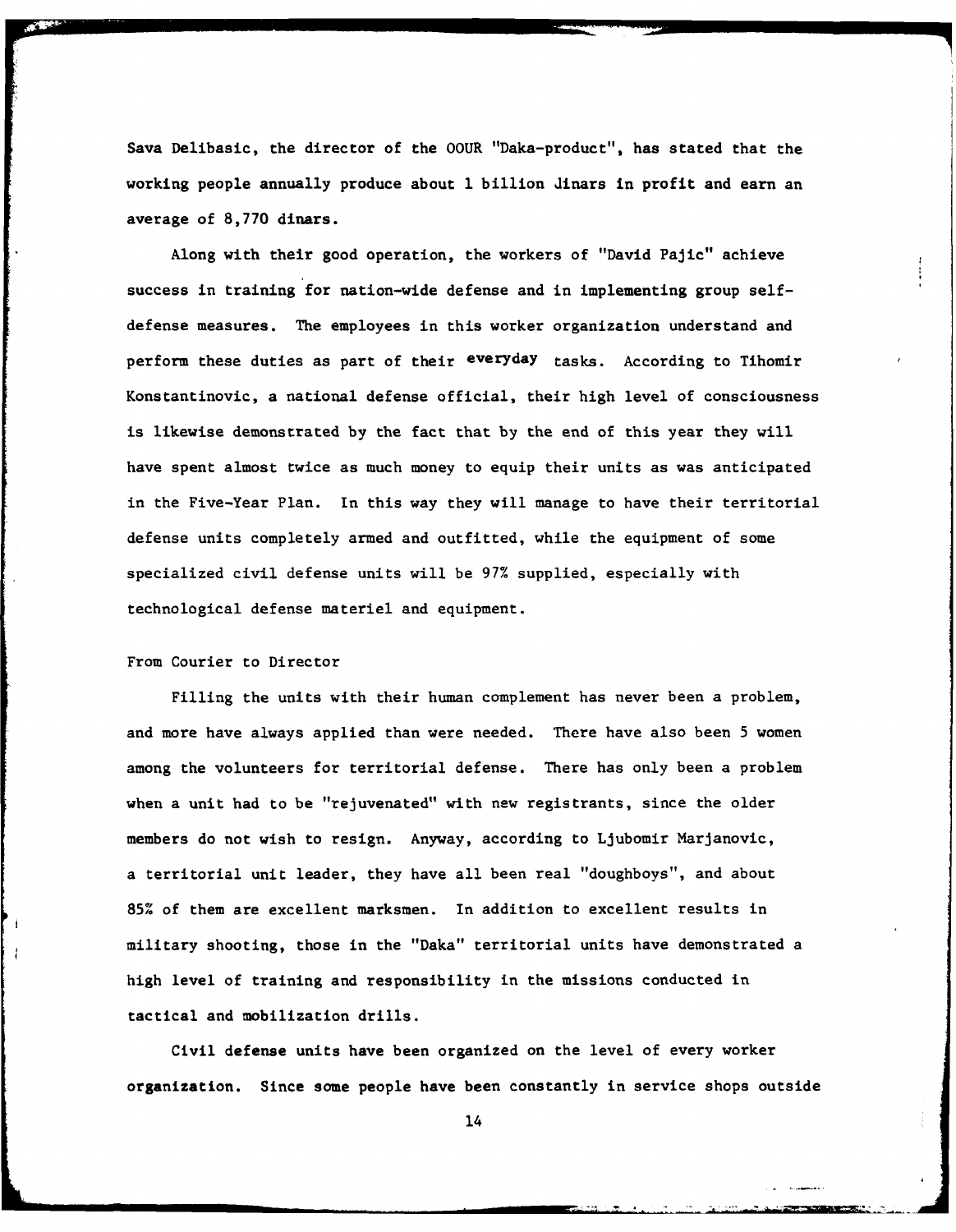

One of the streets in the **Old** City

of worker organizations, there are difficulties in including them in defense preparation. Therefore contacts have been established for the purpose of including them in some local units where such service shops are found, such as in Sarajevo where "Daka" has its largest service shop.

The workers who are not allotted to the armed forces and civil defense are not neglected either. By the end of the year all of them, from courier to director, will be trained to use protective means of fire-prevention.

The "David Pajic" collective is also concerned about acquiring personnel outfits for **RHB** [expansion unknown] protection for its workers. So far this equipment has been acquired on credit for 287 workers through the labor union, and purchasing will continue in the future.

Just as in other areas of life and work, the leaders in activity and defense preparation in worker organizations are SKJ members, and the current secretary of the basic SKJ organization is Marko Zalad.

In addition to numerous medals and awards for the success achieved for operations in nation-wide defense and joint self-protection, the "David Pajic" workers earned the Belgrade October Award this year.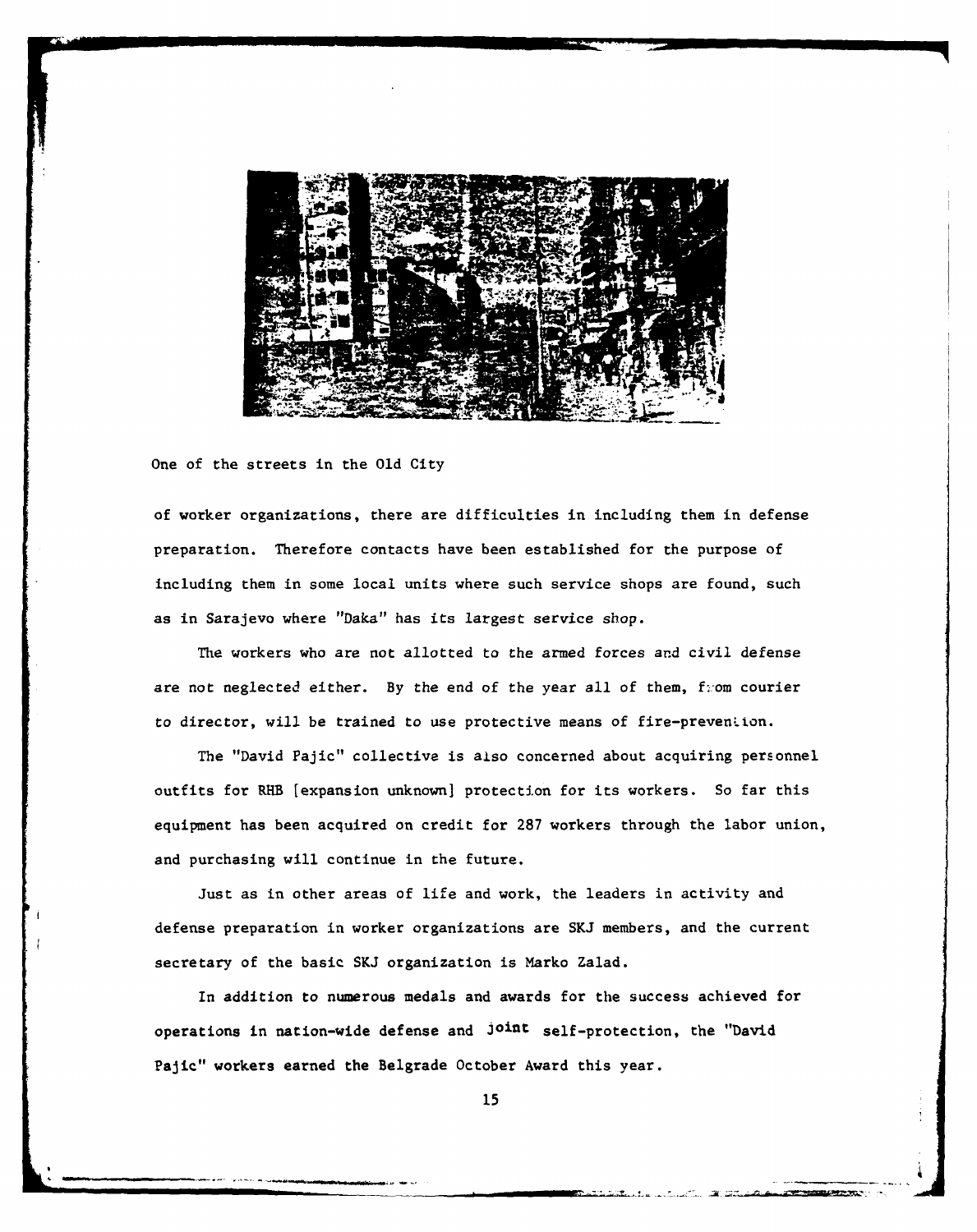#### Crisis Surmounted

For years people have talked of the "Smederevka" trade worker organization, not only in the **Old** City community, but also throughout the city. Life started **30** years ago with a few minor shops, market counters, animal-drawn transport and **107** employees.

Today, according to the general director Vitomir Ilkovic, "Smederevka" with its **820** employees fits into the system of working organizations which occupy a significant place in the Belgrade economy. An attempt is being made to see that citizens are well -supplied with food items through **110** retail establishments in **10** Belgrade districts and **60** local stations. The planned turnover this year of **900** million dinars is 2 and one-half times greater than 4 years ago. This success was achieved primarily through a new distribution of labor and the support of every member of the collective. Workers have changed a great deal, Ilkovic continued, in the way they think, work and speak in the collective. Everyone has correctly grasped his place and role. Good interpersonal relations, mutual respect and harmony, and conditions for every individual to enjoy the results of his work have been established.

#### Friendliness in Work and Defense

The OOUR [expansion unknown] Retail Director, Petar Nikocevic, said that: "Smederevka workers do not associate exclusively with each other. Our collective is open to everyone. We collaborate with many local units, and with worker and sociopolitical organizations. Representatives of the consumer councils of local units attend the meetings of our labor council, while we particularly and traditionally have good collaboration with members of the Sixth Police Station."

Such work and the mutual efforts of the "Smederevka" workers in performing their tasks have achieved the results observed in the field of national defense and **joint** self-protection.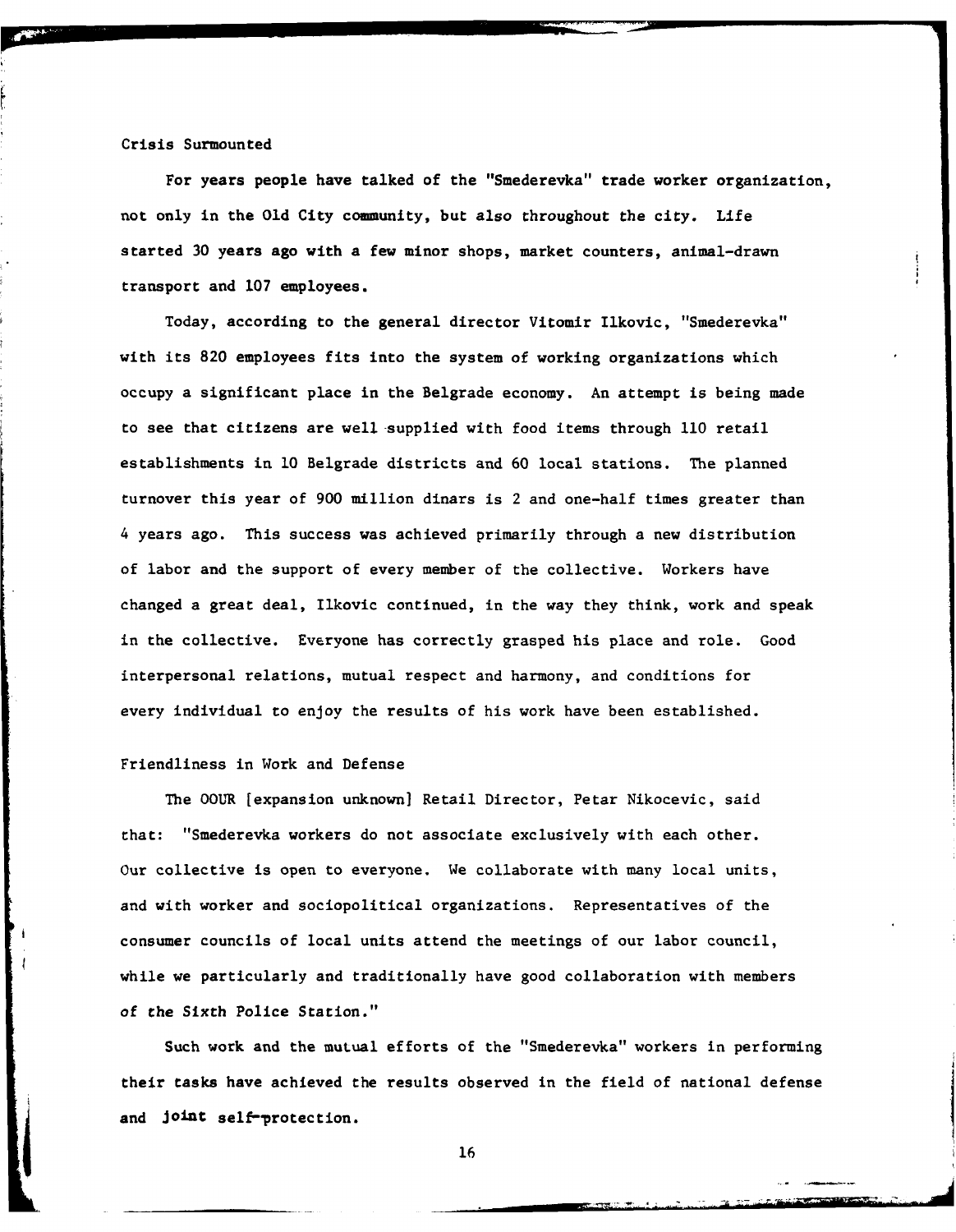

There are more and more women in territorial defense units.

Although this is a matter of a trade worker organization which operates with low accumulation and with an average personal income of 5,700 dinars, not a single worker has hesitated when it was necessary to help set aside 40 times more funds than those anticipated in the Five-Year Plan for equipping its units. Radman Stevcic, the director of the "Skadarlija" OOUR retail store, said that they are proud of their territorial unit which contains quite a few women, and which is better in firepower than many similar ones. However, "Smederevka" is not distinguished from other organizations by well-equipped and well-trained territorial and civil defense units. According to the official for national defense and joint self-protection, Danil Pavicevic, it is characterized **by** a very broad and fruitful collaboration in organizing civil defense measures with the **52** local units which have sales establishments. The advantages of this type of collaboration have already been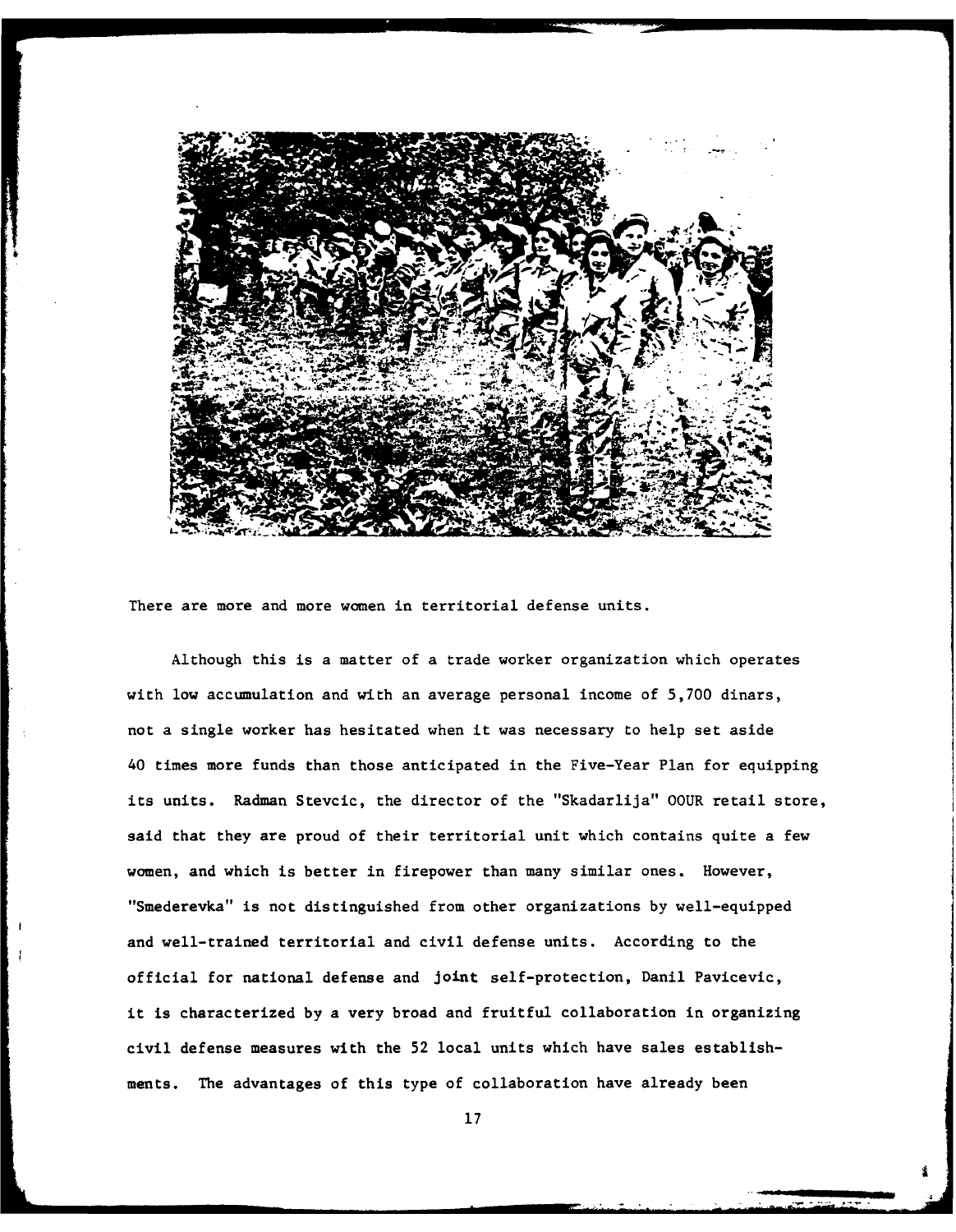

At the firing range.

proven in practical exercises, which have been awarded numerous prizes from local units and the **Old** City community.

These are not the only forms of preparation for defense and joint selfprotection. The "Smederevka" workers contribute **by** their defense preparations, and **by** valuable operations, independence and savings, in a word **by** responsible performance of the tasks accepted by them. As director Ilkovic said, the numerous awards earned from local units, the community Parliament, sociopolitical organizations, the Urban Parliament, the Belgrade Chamber and **9** decorations with which Comrade Tito decorated some workers are only one more incentive for already good work in preparing for defense and protective work on the pattern developed.

#### The Local Unit as a Beehive

**Property of the Company's** 

The "Dunav" unit is one of the most active in the **Old** City community. About **50** different awards, certificates of merit, medals and prizes, to which was added this year's Belgrade October Award, testify to its work. In past years, the local unit has been especially active in organizing and conducting preparations for national defense and Joint self-protection.

**18**

\*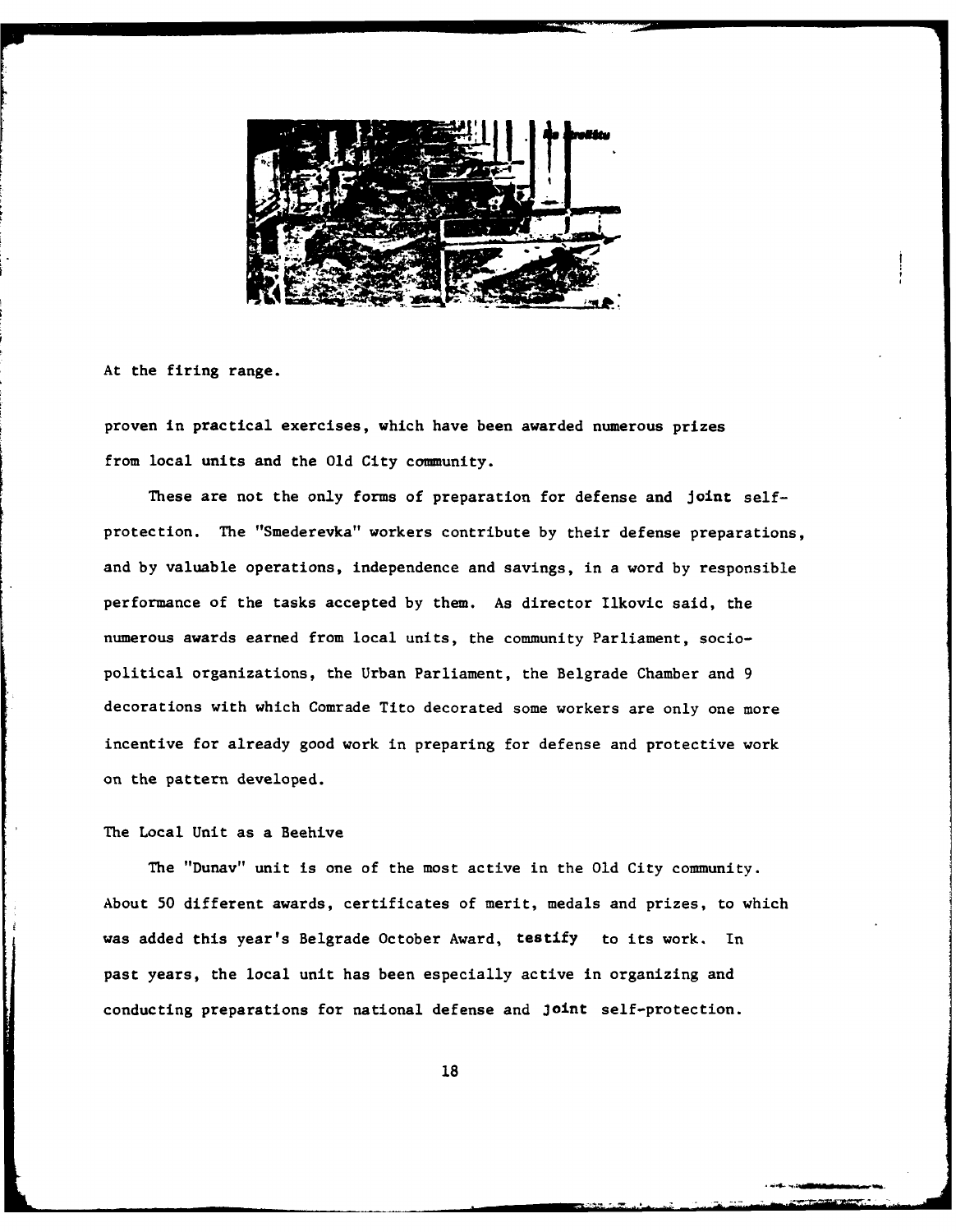

Inspection of a civil defense unit.

In a few previous tests, and especially for this year's "Kosmaj **80"** exercise, and in the "Nothing Surprises Us" activity, a high level of training has been demonstrated in defense and protection, beginning with local units as a whole, through special purpose and specialized units, to every street and house council.

These successes did not occur unexpectedly, but are the result of multiyear efforts and support by almost everyone of the 4,700 inhabitants in the local units. Consequently, not only at those times, but in many other situations and especially in the difficult days of the illness and death of Comrade Tito, the entire local unit resembles a beehive in which everyone, from pioneer to pensioner, knows his job. Defense is really everyone's concern.

The leader of the local civil defense unit staff, Dorde Zuber, stresses that the staff would not be able to do much by itself without the help of other allied structures: the basic organizations of SK [Communist League], youth organizations, SUENOR [expansion unknown], SRVS [expansion unknown], pioneer and scout troops, Red Cross organizations, etc.

To better organize the local unit area (150 buildings and 1,562 apartments), it has been divided into 6 block-branches with their own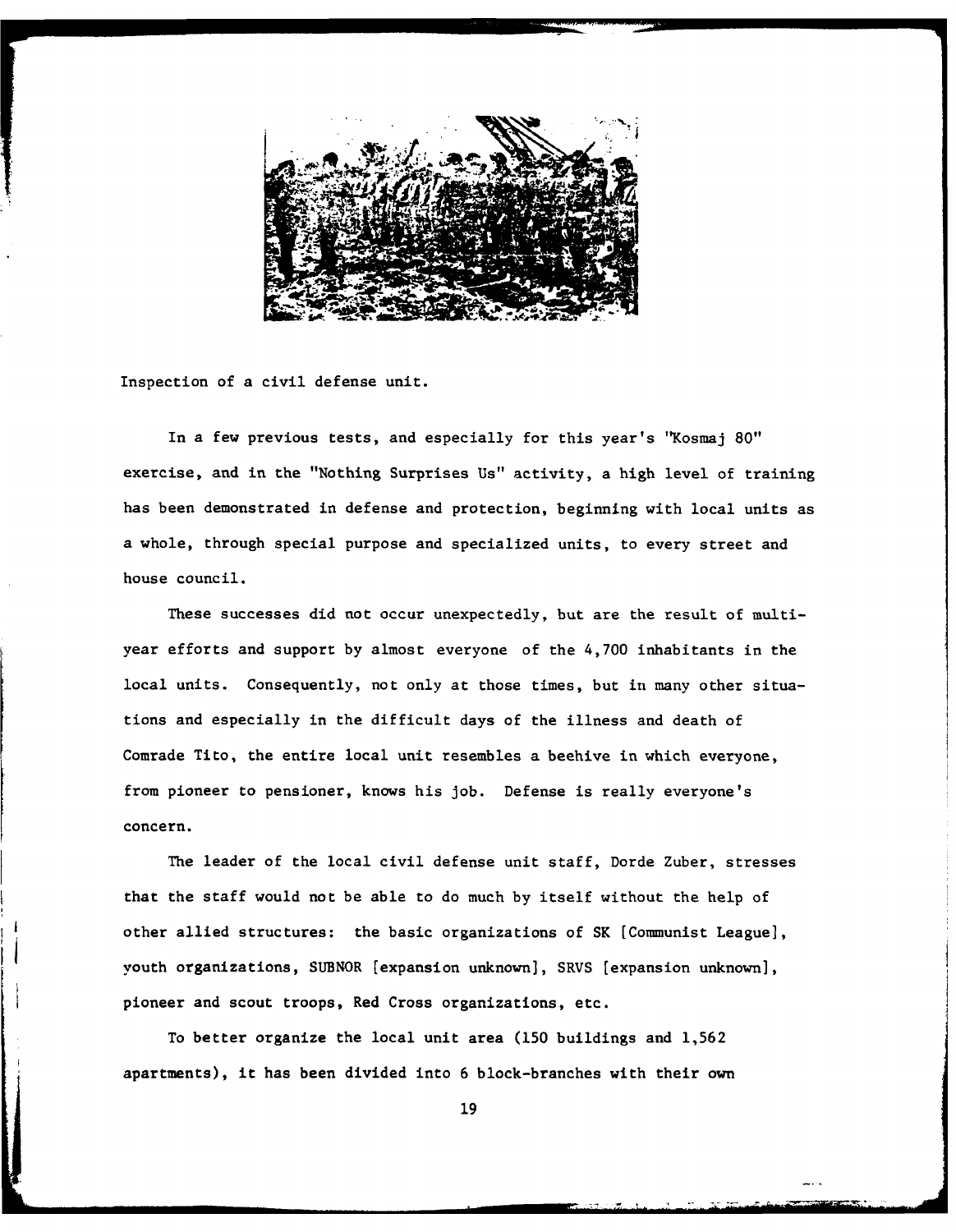commanders and other officials. Moreover, within the limits of the local units there are **52** representatives from house self-protection, national defense and Joint self-protection units.

Many enthusiasts, who have worked daily for several hours, deserve credit for the fact that the local unit has very good and reliable files of every inhabitant **by** block and house council. In addition, almost all house councils have continued tenant meetings, lectures and seminars at which they explain procedure in case of alert, black-outs, and the handling of fire apparatus. Trial building black-outs and partial evacuation of the populace from several large apartment buildings have been conducted. In addition to inhabitants who are actively engaged in civil and territorial defense units, about **1,100** citizens have been completely trained.

Ljubo Dubljevic, the chairman of the Committee for Joint Local Unit Self-Protection, says they are working incessantly to further socialize defense and protection **by** raising the security education of the citizens. For this purpose many people have emphasized that sociopolitical workers give lectures which usually arouse a great deal of interest. Furthermore, Bogosav Mitrovic Sumar, Lt. Gen. Ret., the secretary of basic organizations and chairman of local unit national defense, emphasized that the security policy situation in a local unit is often on the agenda of community meetings. Very good collaboration has been achieved on this plane with worker organizations, the **Old** City Health Center and the Sixth Police Station, which are involved in all of its activity.

The territorial unit commanded **by** Aleksandar Kosanovic is particularly outstanding because of earlier work and for support of comrades from the "Dunav" local unit; this territorial unit has exhibited obvious interest in the populace, the young people and the pioneers, in addition to